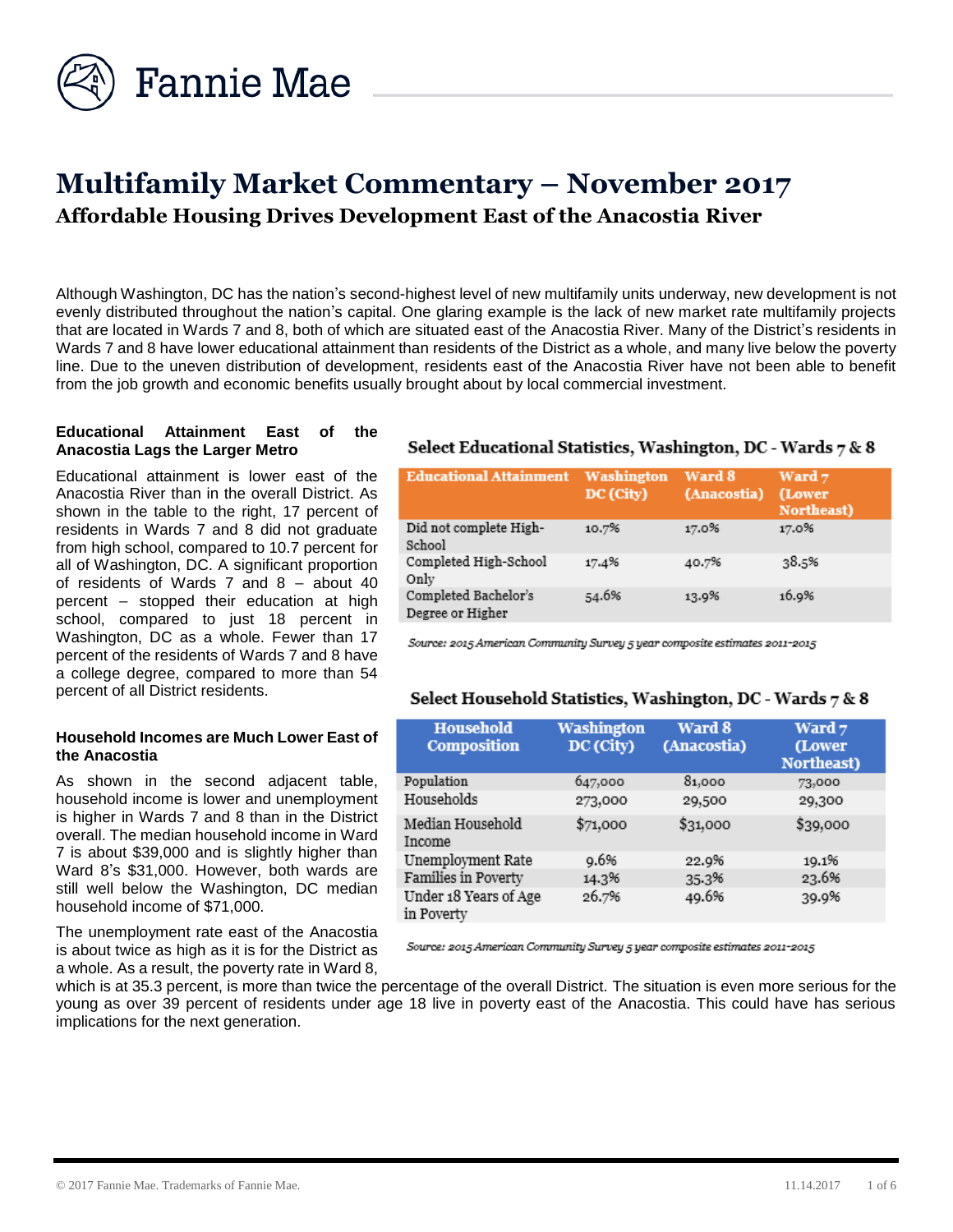

#### **Crime Rates Decrease in the District**

Overall, crime rates have been declining in Washington, DC. In fact, the District's total All Crime Rate declined by 8 percent year over year as of September 2017, and homicides declined by 22 percent. As shown in the table below, the overall crime rate in Ward 8 also improved and declined by 8 percent year over year, as of September 2017, matching the decrease for the entire District.

#### **Washington, DC Annual Crime Statistics - September 28, 2017**

| <b>Offense</b>              | <b>District of</b><br><b>Columbia</b> | % Change<br>(YOY) | Ward 8 | % Change<br><b>(YOY)2</b> | Ward 7 | % Change<br><b>(YOY)3</b> |
|-----------------------------|---------------------------------------|-------------------|--------|---------------------------|--------|---------------------------|
| Homicide                    | 115                                   | $-22%$            | 47     | $-2\%$                    |        | $-55%$                    |
| <b>Violent Crime-Total</b>  | 4.571                                 | $-26%$            | 916    | $-32%$                    | 1,031  | $-9%$                     |
| <b>Property Crime-Total</b> | 30,033                                | $-4%$             | 2.707  | 4%                        | 3.384  | 7%                        |
| <b>All Crime-Total</b>      | 34,604                                | $-8%$             | 3,623  | $-8%$                     | 4.415  | 3%                        |

*Source: District of Columbia Police Department*  <https://mpdc.dc.gov/node/197622>

#### **Homicide Rate Decreases**

As of September 2017, on a year-over-year basis the number of homicides in Ward 8 declined by 2 percent to 47 and the number of homicides in Ward 7 fell by 55 percent to 21.

#### **Property Crime Increases**

Property crime, which can include theft of automobiles, theft from automobiles, and burglary, did increase east of the Anacostia – climbing 4 percent year over year in Ward 8 and 7 percent in Ward 7.

#### **Elevated Crime Rates Deter Investment and Growth**

While property crime east of the Anacostia River only represented 20 percent of the total for the District, violent crimes were somewhat higher, representing about 36 percent of the total for the District. This type of crime can leave local residents feeling vulnerable and deter businesses from moving east of the Anacostia since potential employers might have concerns about the safety of their employees. The elevated level of property crimes is also likely detrimental to the economic, commercial, and residential growth of Wards 7 and 8 since it can negatively impact the quality of life of the residents.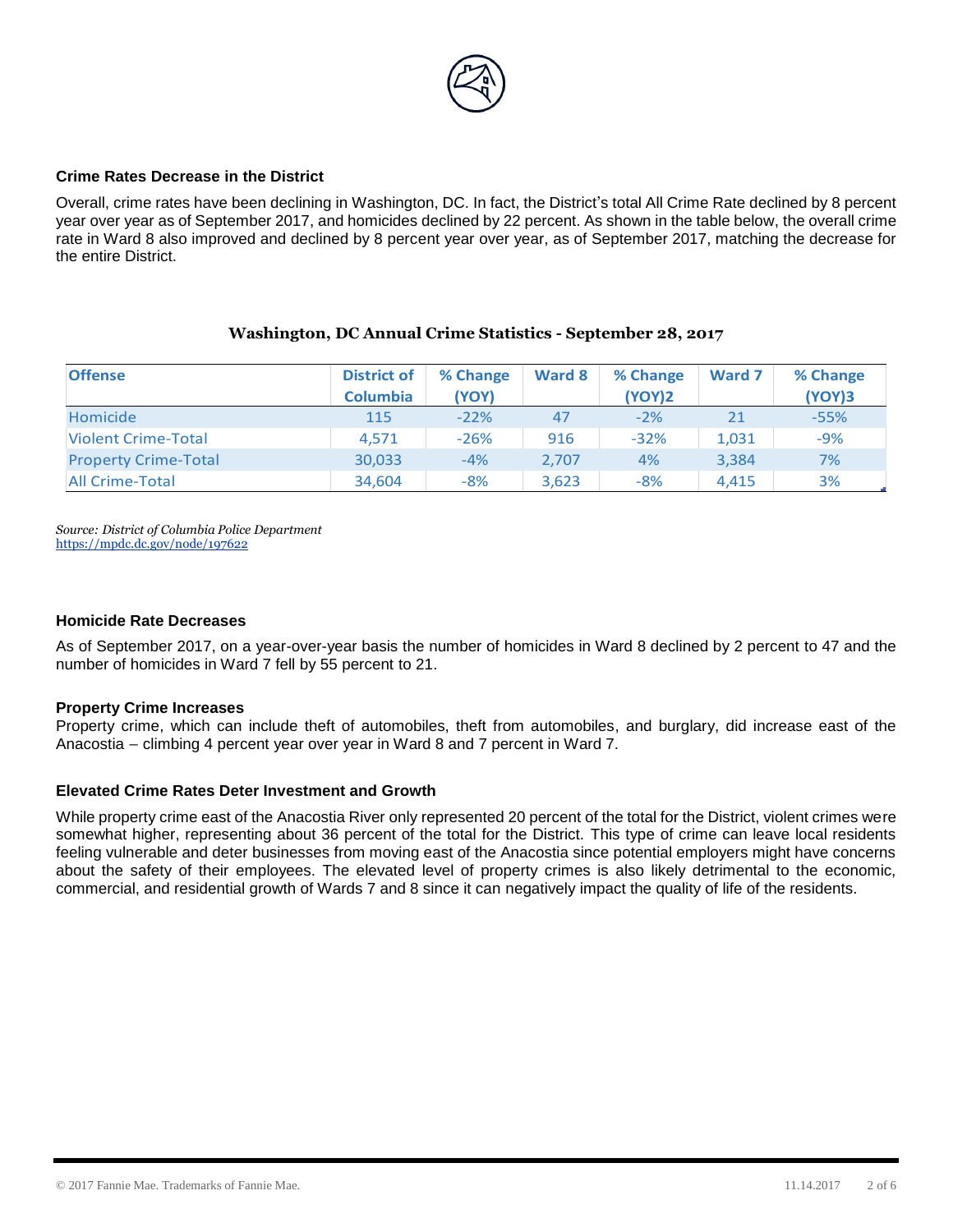

#### **Uneven Distribution of Multifamily Subsidized Units**

Households in Wards 7 and 8 tend to be renters by necessity. As of May 2016, an estimated 62 percent and 79.5 percent of occupied housing was inhabited by renters in Wards 7 and Ward 8, respectively, compared to less than 59 percent for the District as a whole.

Given the low incomes of many residents located east of the Anacostia, it is no surprise that Wards 7 and 8 need subsidized rental housing. In fact, these two wards have almost half of the total subsidized rental housing stock in Washington, DC, with an estimated 19,600 units out of a total 40,100 units, as shown in the table below. In addition, these subsidized units represent a substantial share of the apartment rental stock in each ward. As shown in the chart below, almost 43 percent of units are subsidized in Ward 7, and 58 percent of multifamily rental units are subsidized in Ward 8.

#### **Number of Assisted Units and Projects in Washington, DC, by Ward<sup>2</sup>**

|              | <b>Projects</b> | Subsidized Units <sup>1</sup> | <b>Total Occupied</b><br><b>Rental Units</b><br>(Subsidized and<br><b>Non-Subsidized)</b> | <b>Percent of Ward</b><br><b>Subsidized</b> |
|--------------|-----------------|-------------------------------|-------------------------------------------------------------------------------------------|---------------------------------------------|
| <b>Total</b> | 314             | 40,088                        | 152,278                                                                                   | 26.33%                                      |
| Ward 1       | 59              | 4,765                         | 22,162                                                                                    | 21.50%                                      |
| Ward 2       | 16              | 1,930                         | 25,250                                                                                    | 7.64%                                       |
| Ward 3       | 3               | 369                           | 18,649                                                                                    | 1.98%                                       |
| Ward 4       | 15              | 790                           | 11,730                                                                                    | 6.73%                                       |
| Ward 5       | 34              | 4,667                         | 15,915                                                                                    | 29.32%                                      |
| Ward 6       | 50              | 7,943                         | 20,360                                                                                    | 39.01%                                      |
| Ward 7       | 45              | 7.097                         | 16,558                                                                                    | 42.86%                                      |
| Ward 8       | 92              | 12,527                        | 21,654                                                                                    | 57.85%                                      |

*<sup>1</sup>That is, units receiving one or more of the following forms of subsidy such as Section 8, Low Income Housing Tax Credits (LIHTC) (with or without tax exempt bonds), a below market U.S. Department of Housing and Urban Development (HUD)-insured mortgage, HOME or Community Development Block Grant (CDBG) funds (administered by HUD), D.C. Housing Production Trust Fund monies, Section 202/811 funds, and other types of subsidy.* 

*<sup>2</sup>Subsidized units were not separated between rental and homeownership. For the purpose of this analysis, "% of Ward Subsidized"*  was only compared to occupied rental units, as the number of subsidized homeownership units is marginal. These data do not explicitly *account for Housing Choice Vouchers and Local Rent Supplement programs independent of the project-based subsidies in the catalog.*

*Source for Table and Footnotes: District of Columbia Housing Preservation Strike Task Force Final Report, November 2016*

#### **Rents Lower East of the Anacostia**

The average asking rent for market rate multifamily units located in Washington, DC is estimated at \$2,000 per month, according to CoStar, Inc. In some of the District's submarkets, such as Dupont Circle and Shaw, the average multifamily asking rent is even higher at \$2,400. By comparison, average asking rents are \$1,400 in Ward 7 and \$1,100 in Ward 8.

Nevertheless, many Wards 7 and 8 residents still have difficulty affording these rents. Multifamily rental units are deemed affordable when renters spend no more than 30 percent of income on rent and utilities. Renters spending more than this amount are considered to be cost-burdened. Renters in Wards 7 and 8 would have to spend 43 percent of the median household income to rent a typical marketrate unit, thereby making those households cost-burdened.

#### Multifamily Asking Rents - Second Quarter 2017

|                                    | District of<br>Columbia<br>(City) | Ward 8<br>(Anacostia) | Ward 7<br>(Lower<br>Northeast) |
|------------------------------------|-----------------------------------|-----------------------|--------------------------------|
| All<br>Multifamily<br>Units        | \$2,000                           | \$1,100               | \$1,400                        |
| New<br>Market<br><b>Rate Units</b> | \$2,700                           | Not<br>Applicable     | Not<br>Applicable              |

Source: CoStar, Inc.

Note: Nearly all new developments completed have had federal subsidies in recent years.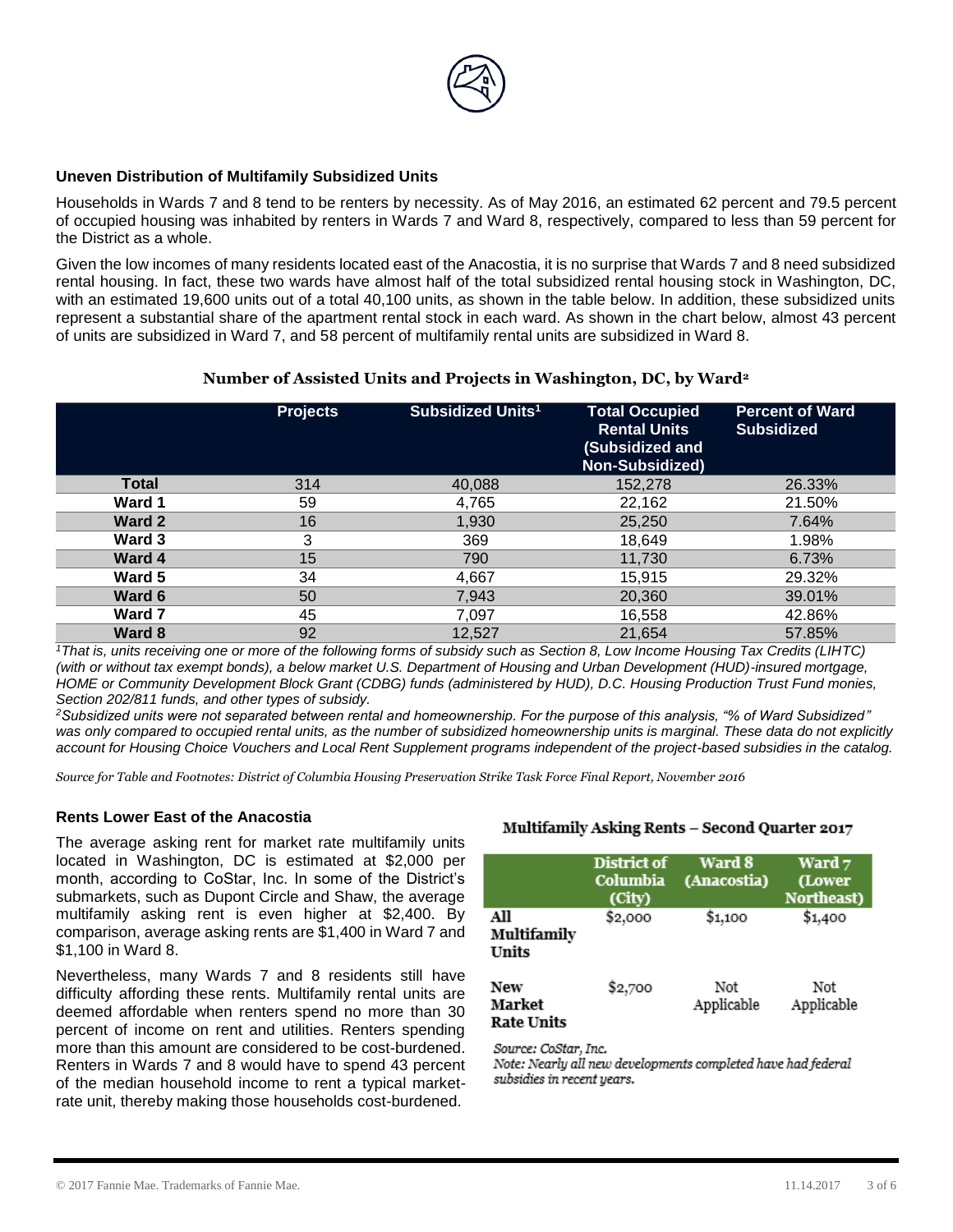

#### **Elevated Levels of Multifamily Development in Washington, DC . . .**

While there are over 27,000 apartment units underway in the greater Washington, DC metro area, most of the new multifamily construction is located in more affluent submarkets, as seen in the map below. For instance, the Tysons Corner submarket has five projects with almost 2,200 units underway. In the District, the more affluent Capitol Hill submarket and the adjacent Southwest submarket have about 15 projects under construction, with over 3,600 multifamily rental units expected to complete and be delivered over the next 18 months.



# **Multifamily Rental Units Underway – Washington, DC**

Source: Dodge Data & Analytics - Dodge Pipeline

## **. . . But Not Much East of the Anacostia River**

In contrast, as shown in the map above, there is less new multifamily construction currently underway in Wards 7 and 8, with only nine multifamily projects consisting of about 1,400 units located east of the Anacostia River. The construction underway has been spurred by the development of affordable housing.

There has been little development in this area over the past several years, even though an enormous renovation has been planned for the massive 350-acre site of the former St. Elizabeths Hospital. The property is divided into two campuses. The West Campus, owned by the federal government, will be used to consolidate the headquarters for the Department of Homeland Security. However, to date, only the new Coast Guard headquarters has been completed.

Plans for the 183-acre East Campus includes housing the headquarters for the Federal Emergency Management Agency. The remainder of the property will be developed as a mixed-use, mixed-income, walkable community. The development project is being overseen by the District of Columbia's Office of the Deputy Mayor for Planning and Economic Development, which includes the construction of a new sports and entertainment complex for the Washington Mystics, a professional women's basketball team.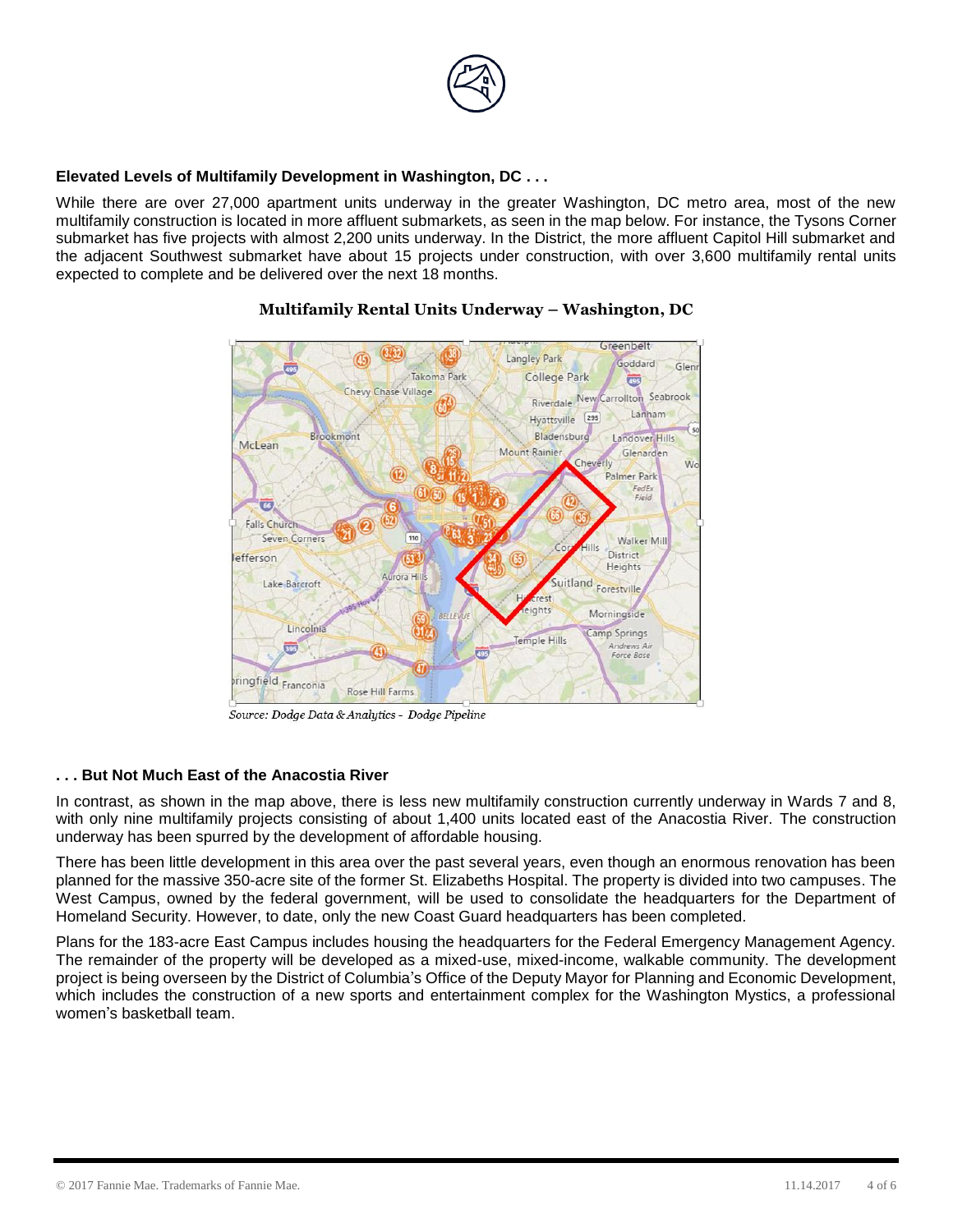



# **Multifamily Rental Projects Underway East of the Anacostia**

|       | <b>Project Name</b>                                            | <b>Units</b>                      | Owner                                                                                | <b>Other</b>                                                       | <b>Notes:</b>                                                                                                                                                    |
|-------|----------------------------------------------------------------|-----------------------------------|--------------------------------------------------------------------------------------|--------------------------------------------------------------------|------------------------------------------------------------------------------------------------------------------------------------------------------------------|
| 9     | South Capitol Streen Apartments                                | 200 Affordable                    | City Interests LLC                                                                   | Sponsored by DC<br>housing authority                               | 5-story, mixed-use building with 200 units<br>affordable at 60% of AMI and under; 78 units<br>affordable at 30% of AMI.                                          |
| 13    | 2255 Martin Luther King Ave SE                                 | 71 units                          | Curtis Investments<br>(leading landowner in<br>anacostia with a dozen<br>properties) | Four Points LLC<br>(Owner-<br>Builder/Developer)                   | 6-story, mixed-income rental, 71 unit multifamily<br>project.                                                                                                    |
| 14    | Capitol Gateway Marketplace<br>Apartments (w/Retail & Parking) | 346 Units                         | Wood Partners (Owner-<br>Builder/Developer)                                          | market rate                                                        | 13-story, mixed-use concrete building, 346<br>apartment units, 3 levels of underground<br>parking; anchored by Walmart.                                          |
| 16    | City View Project at 2850<br>Douglass Place SE.                | 58 affordable<br>units            | WC Smith(Owner-<br>Builder/Developer)                                                | Part of the St.<br><b>Elizabeths East</b><br>redevelopment project | City View Apartments is a 63,230 sf, 58-unit,<br>wood frame on concrete podium building,<br>composed of 3 floors of units and 1 level of<br>below grade parking. |
| 17    | Deanwood Hills Apartments                                      | 150 affordable<br>units           | Pennrose<br>Properties(Owner-<br>Builder/Developer)                                  | N/A                                                                | 150 units of affordable housing on the former<br>trash transfer site which comprises two acres of<br>city-owned land.                                            |
| $18*$ | Maple View Flats Mixed Use                                     | 114 affordable<br>units           | Chapman Development<br>Company LLC                                                   | N/A                                                                | The apartments (82 one-bedrooms, 24 two-<br>bedrooms and 8 three-bedrooms) will be<br>affordable to households earning up to 60%<br>AMI.                         |
| 21    | Skyland Town Center Residential<br>- Retail - Block 2          | 128 Affordable<br><b>MF/42 SF</b> | Community of Hope                                                                    | Developer: Horning<br><b>Brothers</b>                              | Mixed-income development including rental and<br>for-sale units and a non-profit community<br>services campus.                                                   |
| 22    | SOME Training/Office<br>Facilities/Housing & Parking           | 202 affordable                    | So Others Might Eat                                                                  | N/A                                                                | 7-story, mixed-use building with office space,<br>educational space, 182 affordable apartments<br>and 20 transitional units.                                     |
| 23    | Stanton Square Residential Units                               | 128 Affordable<br><b>MF/42 SF</b> | Community of Hope                                                                    | Developer: Horning<br><b>Brothers</b>                              | Mixed Income Development including rental<br>and for-sale units and a non-profit community<br>services Campus; Redevelopment of St.<br>Elizabeth's campus.       |

*Note: Maple View Flats and City View are two Ward 8 projects that are part of Mayor Muriel Bowser's DC Housing Preservation Strike Force*